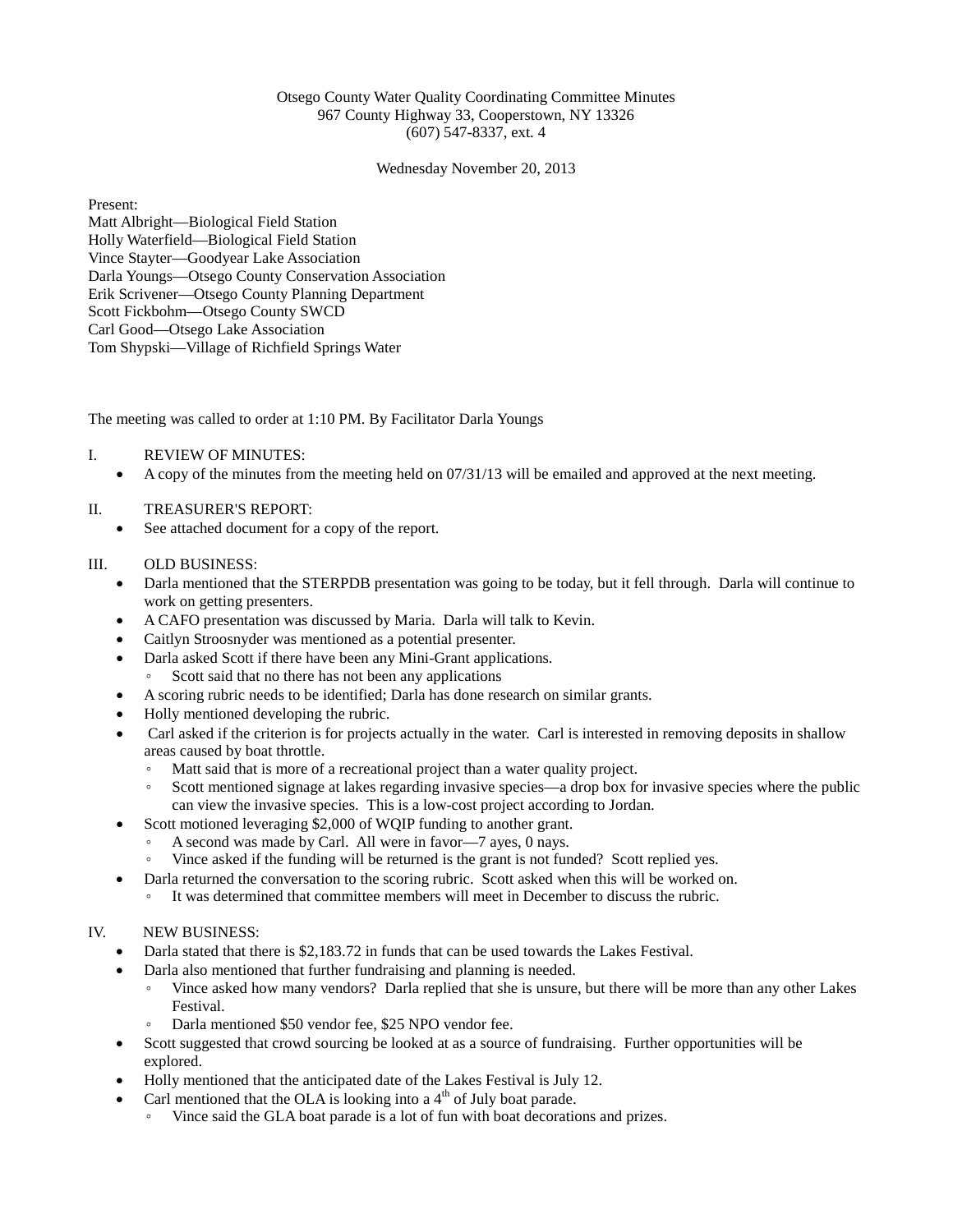- Darla stated that if anyone is interested in working with the committee, please let her know.
- Darla opened up discussion about the 2014 WQCC Officers
	- Elections will be in January, and Darla asked if anyone is interested in serving on the Executive Committee.
	- Scott asked what positions were needed to be filled.
	- Darla will email everyone about interest in the Executive Committee.
- Vince stated that he will be gone January—March.
- Scott said the EPA Region II Coordinator had called him regarding the WOCC.
	- The EPA is looking into committees around the State and Country.
	- Scott said the EPA was impressed with the Otsego County WQCC and that the organization may be in line for a National recognition, which may potentially lead to money.
	- Scott said he sent a list of By-Laws, information on water quality monitoring and other documents the WQCC has produced.
	- Darla asked Scott to include a list of speakers.
- Matt asked if we could update the summary the EPA has produced.
	- Darla agreed that it is not very compelling. Scott said yes we could edit this.
	- Projects, programs, and other documents will be added. Vince stated that the speakers and accomplishments are very important to the summary.
- Scott brought up invasive species in regards to the EPA summary.
	- Matt mentioned a bulleted list of all projects including BFS student projects.<br>• Matt also mentioned including the winter road maintenance mini-grant.
	- Matt also mentioned including the winter road maintenance mini-grant.
	- Scott also mentioned Clark Pond for inclusion.
- Tom asked where the EPA heard of the WQCC.
	- Scott is not sure, maybe they looked at the money.
- Darla said that language from the strategy should be included, and she is worried about ranking.
	- Scott asked if the document is not important, then we aren't going to edit it, everyone agreed.
	- Holly mentioned making it less marginalized; include updates from the last few years.
- Vince asked if this determines increased funding, should we tie this to existing funds.
	- Carl thought that wastewater treatment in wetlands would be a great tie-in.
	- Scott mentioned that the WQCC is not involved in wetlands.
- Darla stated that we will wait to hear from the EPA representative before doing anything.
- Vince asked about pulling any money out of the Dept. of Tourism, Economic Development, or the bed-tax.

# V. DEPARTMENT REPORTS:

- Biological Field Station:
	- Holly said it has been years since Alewife have been found.
	- This has not been demonstrated anywhere else, the Lake Trout are hungry.
	- Vince asked about Smelt.
		- Matt stated that things will balance—forage fish will replenish.
	- The BFS is currently catching up on reports.
	- Holly mentioned treatment wetlands
		- Wetland has been reducing ammonia and nitrogen by  $\frac{1}{2}$  and has been functioning normally except for a few muskrats that keep plugging up the hole.
	- Scott mentioned the Wetlands Society annual meeting will be upcoming.
		- Scott said the Wastewater Treatment Plan came to mind. Any thoughts on publishing.
		- Matt said probably not since it is not unique.
- Canadarago Lake Association (Not Present):
	- Darla has been working to get a representative for the CLA.
- Cornell Cooperative Extension (Not Present):
	- Holly had an announcement printed regarding CCE Otsego County office in Cooperstown will identify invasive species.
- Goodyear Lake Association:
	- Vince stated that there has been a change of Officers recently
	- Caitlyn Stroosnyder completed a night time fish survey—no fish were harmed.
		- She is currently assessing the data and will provide her findings.
	- Re-certification of Colliers Dam is underway, a two-page paper has been sent out.